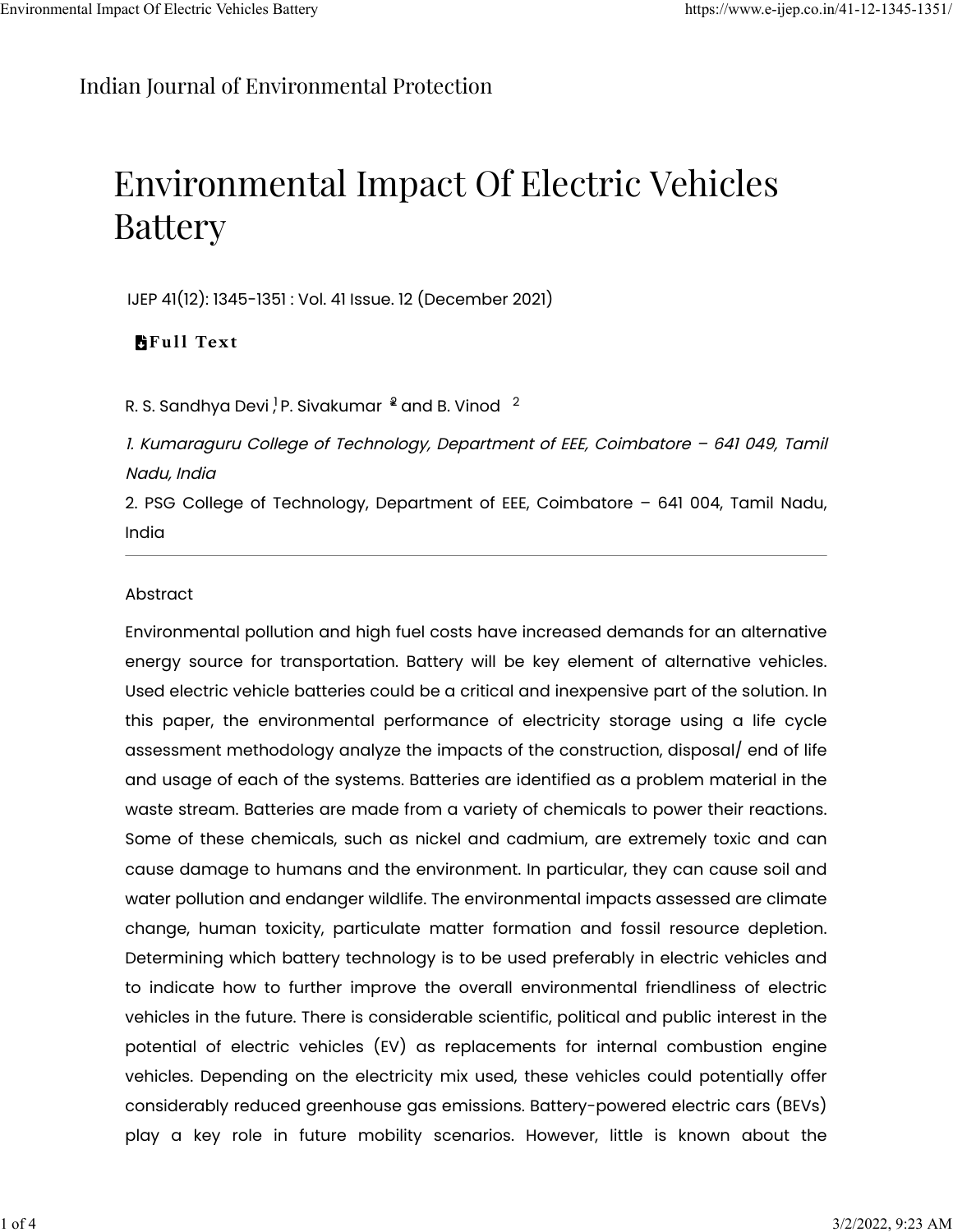environmental impacts of the production, use and disposal of the lithium ion (Li-ion) battery. The major contributor to the environmental burden caused by the battery is the supply of copper and aluminum for the production of the anode and the cathode, plus the required cables or the battery management system. This study provides a sound basis for more detailed environmental assessments of battery based e-mobility.

#### Keywords

Environmental, Electric vehicle, Battery, Recycling

#### References

- 1. Nordelof, A., et al. 2014. Environmental impacts of hybrid, plug-in hybrid and battery electric vehicle what can we learn from life cycle assessment. Int. J. Life Cycle Assess., 19(11):1866-1890.
- 2. Sivakumar, P., B. Vinod and R.S. Devi. 2018. Environmental factor considerations for future automotive industry. Ecol. Env. Conser., 24:186-194.
- 3. Basbas, S., et al. 2015. Investigation for the implementation of low emission zone in the centre of Volos, Greece. J. Env. Prot. Ecol., 16(2):407-416.
- 4. Frischknecht, R. and K. Flurry. 2011. Life cycle assessment of electric mobility : Answers and challenges-Zurich. Int. J. Life Cycle Assess., 16(7): 691-695.
- 5. Hawkins, T.R., et al. 2013. Comparative environmental life cycle assessment of conventional and electric vehicles. J. Ind. Ecol., 17(1):53-64.
- 6. Helmers, E. and P. Marx. 2012. Electric cars : Technical charactreristics and environmental impacts. Env. Sci. Europe. 24(1):14.
- 7. EIA. 2010. Electric power annual 2008 (DOE/EIA-0348). U.S. Energy Information Administration, U.S. Department of Energy, Washington DC.
- 8. EEA. 2011. Greenhouse gas emission trends and projections in Europe. 2011 (EEA report no 4/2011). Tracking progress towards Kyoto and 2020 targets. European Environment Agency, Copen-hagen, Denmark.
- 9. Kennedy, B., D. Patterson and S. Comilleri. 2000. Use of lithium-ion batteries in electric vehicles. J. Power Sources. 90(2):156-162.
- 10. Mattheij, J. 2016. The problem with electric vehicles. Technology, Coding and Business.
- 11. Elkind, E.N. 2014. Reuse and repower : How to save money and clean the grid with second-life electric vehicle batteries. Berkeley Law, Center for law, Energy and Environment, University of California.
- 12. Sivakumar, P., et al. 2018. Electric vehicles-Benefits and challenges. Ecol. Env. Conser., 24:406-410.
- 13. Matheys, J., et al. 2009. Comparison of the environmental impact of five electric